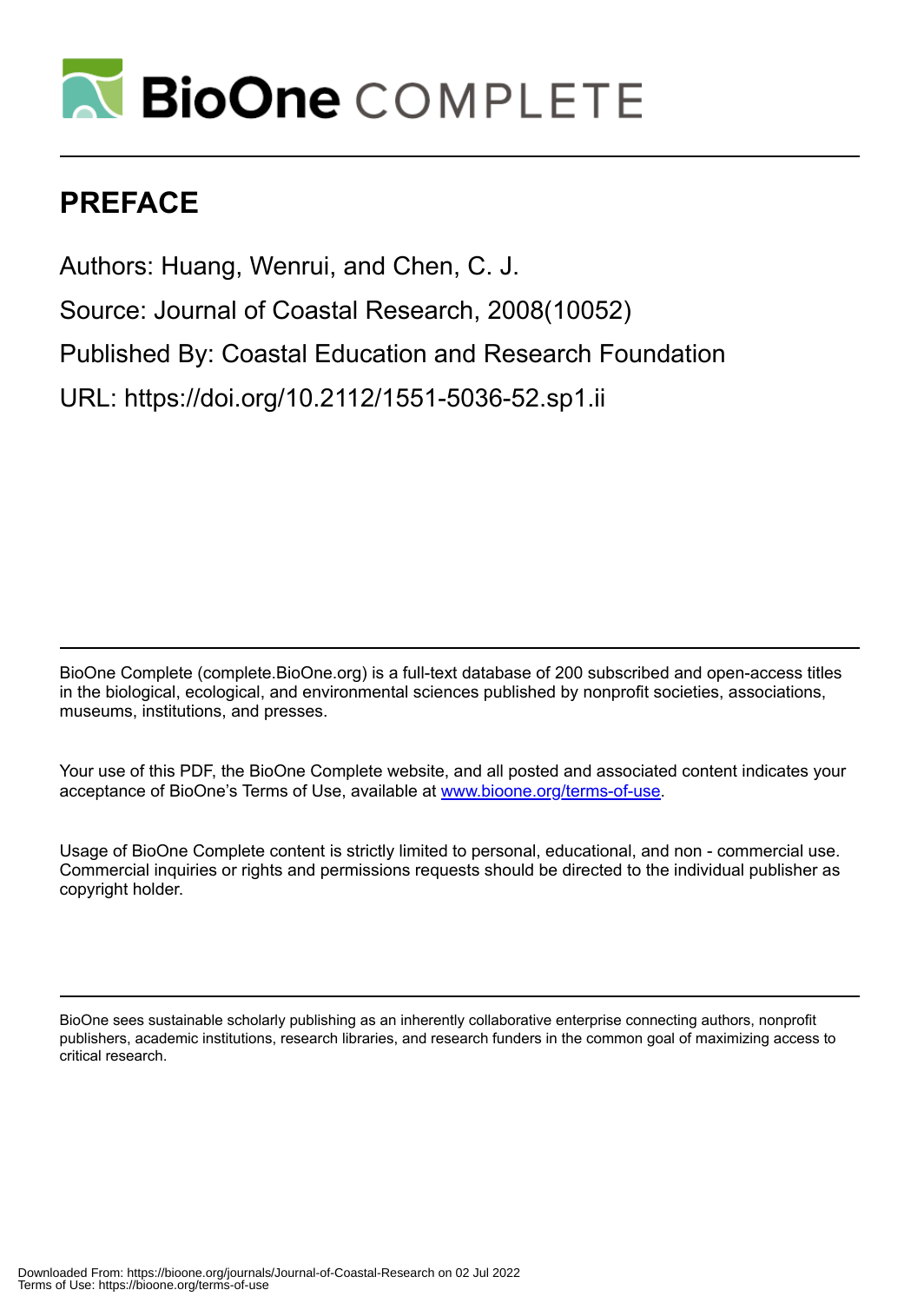# **Surface Water Modeling**

### **Edited by Wenrui Huang & Ching-Jen Chen**



*Journal of Coastal Research Special Issue No. 52 2008*